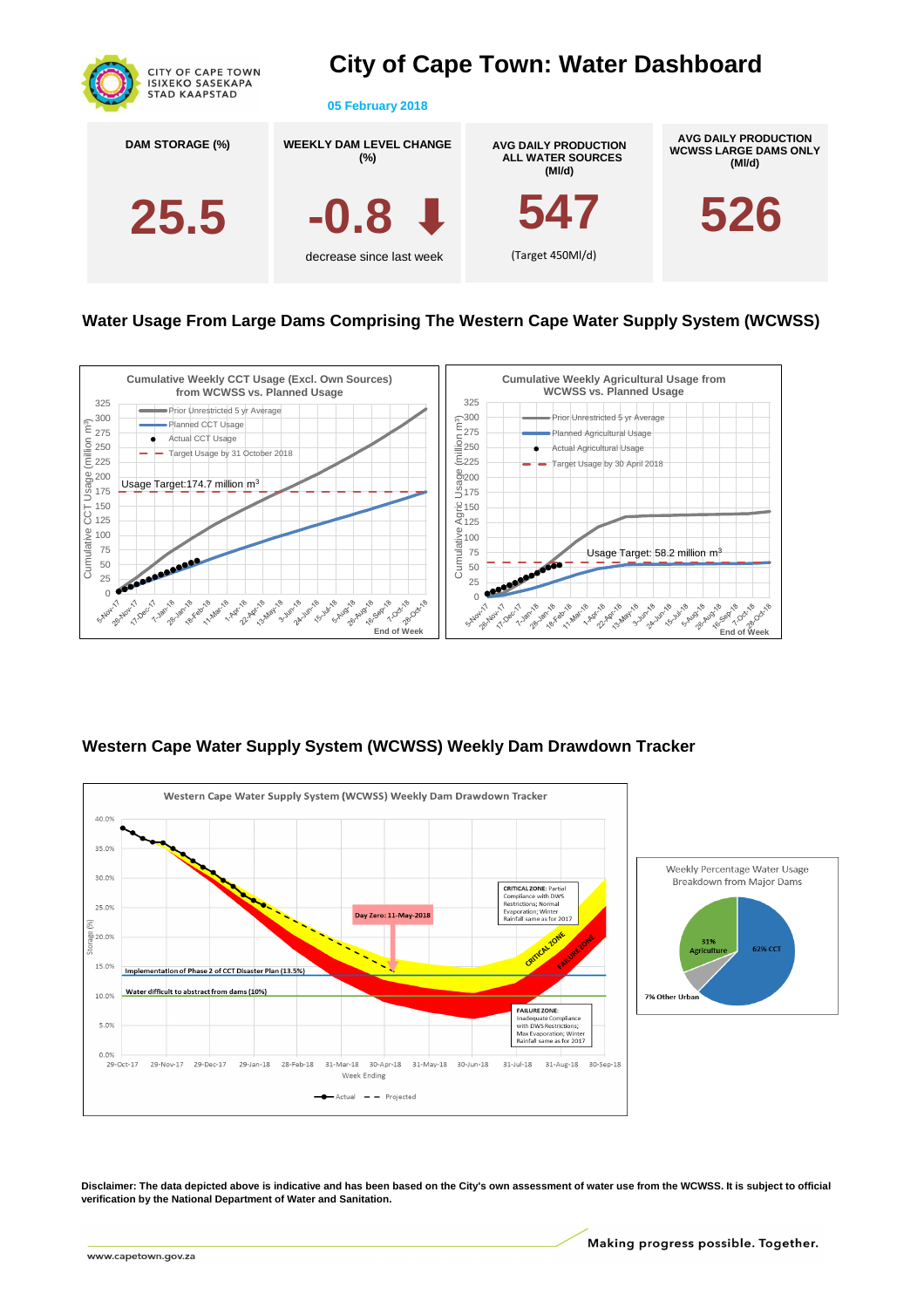#### **NOTES:**

**3) The last 10% of a dam's water is difficult to use, the useable water in the dam is approximately 10% less than the dam level.**

|                        | <b>STORAGE</b>       |                  |                      |         |         |         |         |  |  |
|------------------------|----------------------|------------------|----------------------|---------|---------|---------|---------|--|--|
| <b>MAJOR DAMS</b>      | %<br><b>CAPACITY</b> |                  | %                    | %       | %       | %       | %       |  |  |
|                        | MI                   | 05 February 2018 | <b>Previous week</b> | 2017    | 2016    | 2015    | 2014    |  |  |
| <b>BERG RIVER</b>      | 130 010              | 53.5             | 53.7                 | 47.4    | 46.8    | 76.7    | 97.1    |  |  |
| <b>STEENBRAS LOWER</b> | 33 517               | 44.2             | 43.8                 | 44.5    | 46.6    | 56.0    | 74.3    |  |  |
| <b>STEENBRAS UPPER</b> | 31 767               | 82.2             | 85.7                 | 57.0    | 75.6    | 91.0    | 99.6    |  |  |
| <b>THEEWATERSKLOOF</b> | 480 188              | 12.5             | 13.3                 | 33.2    | 48.8    | 75.2    | 87.7    |  |  |
| <b>VOËLVLEI</b>        | 164 095              | 17.6             | 18.1                 | 40.1    | 24.8    | 70.1    | 81.2    |  |  |
| <b>WEMMERSHOEK</b>     | 58 644               | 50.7             | 52.4                 | 36.5    | 55.2    | 69.2    | 82.1    |  |  |
| <b>TOTAL STORED</b>    | 898 221              | 229 126          | 236 111              | 341 393 | 407 895 | 663 978 | 785 222 |  |  |
| % STORAGE              |                      | 25.5             | 26.3                 | 38.0    | 45.4    | 73.9    | 87.4    |  |  |

|                                         | <b>STORAGE</b>       |                  |                      |      |      |      |      |  |  |
|-----------------------------------------|----------------------|------------------|----------------------|------|------|------|------|--|--|
| <b>MINOR DAMS</b>                       | %<br><b>CAPACITY</b> |                  | %                    | %    | %    | %    | %    |  |  |
|                                         | MI                   | 05 February 2018 | <b>Previous week</b> | 2017 | 2016 | 2015 | 2014 |  |  |
| <b>ALEXANDRA</b> (Table Mountain)       | 126                  | 39.1             | 40.9                 | 32.4 | 46.5 | 35.0 | 58.6 |  |  |
| <b>DE VILLIERS</b> (Table Mountain)     | 243                  | 78.4             | 79.3                 | 62.4 | 71.3 | 55.2 | 96.0 |  |  |
| <b>HELY-HUTCHINSON</b> (Table Mountain) | 925                  | 97.5             | 97.8                 | 97.6 | 89.1 | 26.6 | 98.1 |  |  |
| <b>KLEINPLAATS</b> (Simon's Town)       | 1368                 | 48.1             | 49.0                 | 54.2 | 48.5 | 33.6 | 78.8 |  |  |
| LAND-EN-ZEEZICHT (Helderberg)           | 451                  | 96.3             | 97.3                 | 85.7 | 20.3 |      |      |  |  |
| <b>LEWIS GAY</b> (Simon's Town)         | 182                  | 93.0             | 92.1                 | 59.1 | 35.5 | 77.7 | 64.5 |  |  |
| <b>VICTORIA</b> (Table Mountain)        | 128                  | 86.8             | 88.9                 | 86.1 | 55.4 | 79.9 | 88.2 |  |  |
| <b>WOODHEAD</b> (Table Mountain)        | 954                  | 94.0             | 94.3                 | 98.6 | 62.8 | 72.4 | 69.3 |  |  |

**1) Capacity of the major dams of the Western Cape Water Supply System is 99.6% and that of the minor dams 0.4% of the combined capacity of the major and minor dams. Kindly note that all the Major Dams show gross capacity.**

**2) All figures are for 05 February for each year except for those in the second column, which gives the figures for the previous week of this year.**

#### **Water Stored in Minor Dams Within Cape Town**

## **Ten Year Graph Indicating Volume of Water Stored in Major Dams Comprising Western Cape Water Supply System (WCWSS)**

#### **Water Stored in Major Dams Comprising Western Cape Water Supply System (WCWSS)**



1000000